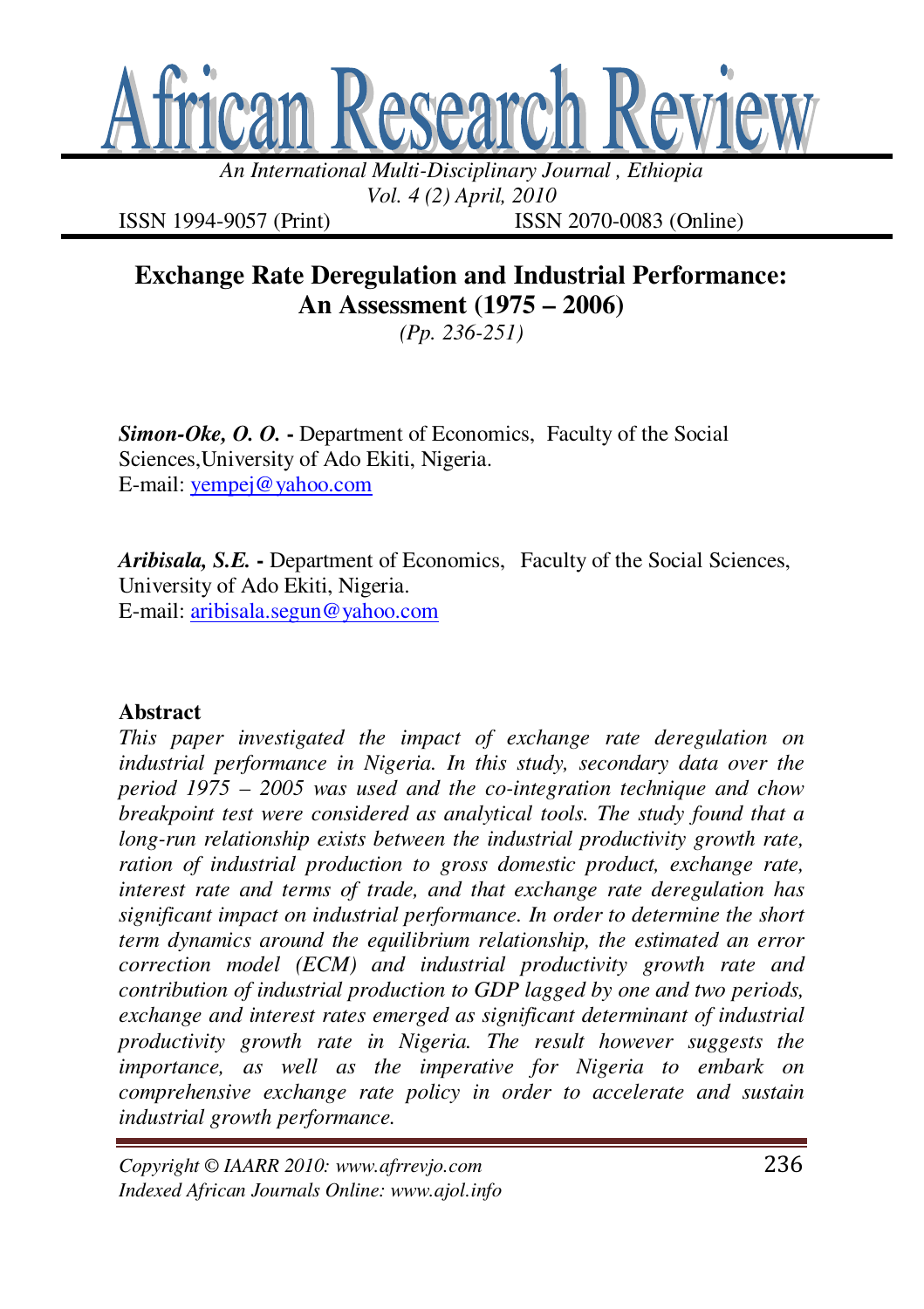#### **Key Words:** Exchange Rate, Deregulation, Industrial Performance, Cointegration, Error Correction Mechanism.

#### **Introduction**

Exchange rate as an economic indicator plays an increasingly significant role in an economy, as it directly affects domestic price level, profitability of traded goods and services, allocation of resources and investment decisions (Ajakaiye, 1994). Movements in these variables pose serious concerns not only to the monetary authorities faced with stabilization problem but also to firms engaged in international business, due to the consequences of political and exchange risk there from. In fact, exchange rate fluctuations are today a formidable bed rock for all economic activities across the globe. Thus, exchange rate management has fallen within the mainstream of the economic policies of many countries (Todaro, 2004).

The exchange rate which is the price of one currency in terms of another currency, as put forward by Fagbemi (2006), is a veritable instrument of economic management and therefore an important macroeconomic indicator used in assessing the overall performance of an economy. Moreover, Douglas and Jike (2005) noted that movements in the exchange rate are known to have ripple effect on other economic variables such as interest rate, inflation rate, inflation rate, unemployment rate, terms of trade, and so on. All of these factors underscore the importance of exchange rate to the economic well being of every country that deals in the international trade of goods and services.

Beside a great policy management, challenge is imposed on developing countries like Nigeria, because she produces and exports mainly primary product which is characterized by unfavourable terms of trade in the international market. The displacement of Agriculture by the crude oil exports in the early 1970s, due to a sharp rise in petroleum prices, enhanced official foreign exchange receipts. The foreign exchange in the period therefore experienced a further boom and greater attention was paid to the management of foreign exchange resources to ensure that shortages did not arise. However, the extent to which these managerial policies and reform measures have been effective in promoting industrial performance and growth has remained unascertained.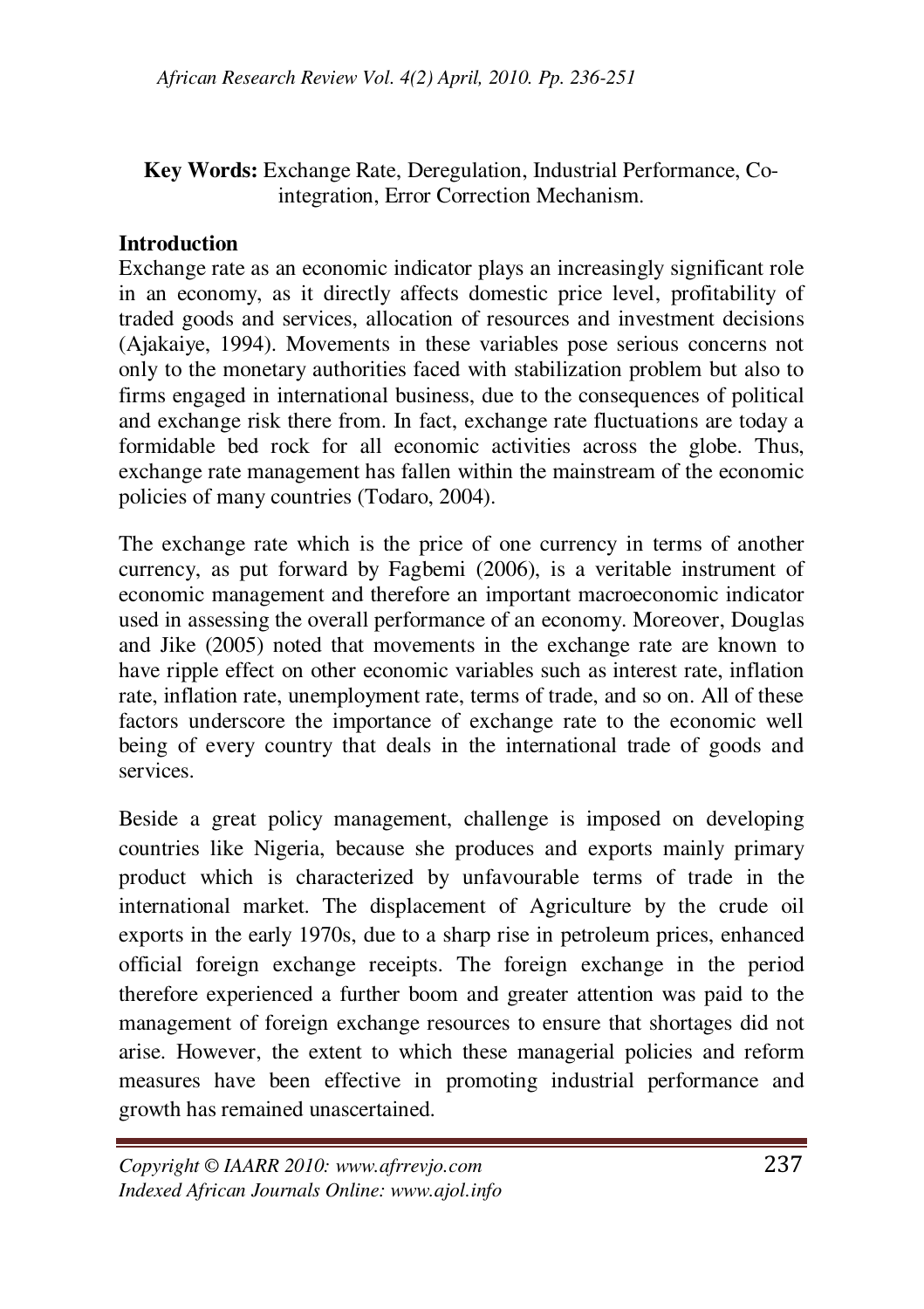#### **Trends of Industrial Performance in Nigeria**

Empirical evidences seem to indicate that the growth performance of the industrial sector together with its capacity utilization level has not been encouraging. Though, the share of manufacturing which is a sub-sector of the industrial sector, in GDP rose from about 4percent in 1977 (at 1984 constant prizes) to a peak of 13 percent in 1982, but it has since fallen to less than 10 percent today. A number of factors account for this, chief among which is the inadequate access to raw materials and spare parts because of chronic foreign exchange shortages (Obadan, 1994). The lack of vital industrial inputs negatively affects industrial capacity utilization, which fell from 70 percent in 1981 to about 25 percent in the period 1982 – 1986.The foregoing provides a sketch of the industrial situation when the Structural Adjustment Programme (SAP) was introduced in July 1986, which gave birth to exchange rate deregulation. The programme envisaged the enhancement of manufacturing performance through a restructuring process geared at reducing import dependence and promoting manufacturing activities for export. A major feature of a SAP is increased cost of imported inputs (through the correction of the Nigerian naira's over-valuation) and thereby increased incentives to use local inputs. Shortage of foreign exchange and high tariffs or bans on imported inputs have also forced companies to source local inputs they previously imported.

With the formal introduction of deregulation as embodied in the Structural Adjustment Programme (SAP) in July 1986 and the scrapping of the import license system, there was a slight improvement in industrial activities. Capacity utilization in the manufacturing sub-sector in the period 1987-1989 rose slightly to an average of 32 percent from the pre-SAP level of 30percent. Partly responsible for these developments was the replacement of import license system of the pre-SAP period with the Second-tier Foreign Exchange Market (SFEM) (MAN Report, 1987-89). The latter operated generally on the principle of 'ability to pay'.

In the Food, Beverage and Tobacco (FBT) industry, capacity utilization fluctuated within the range of 30 to 40 percent in the period 1986-1993 as shown in table2. By the first half of 1993 however, the utilization of installed capacity in the FBT industry was lower than that of the manufacturing subsector as a whole. This stood at about 28.5 percent lower than the immediate pre SAP level of 30 percent in the manufacturing sector (AFBTE, 1992/9:6).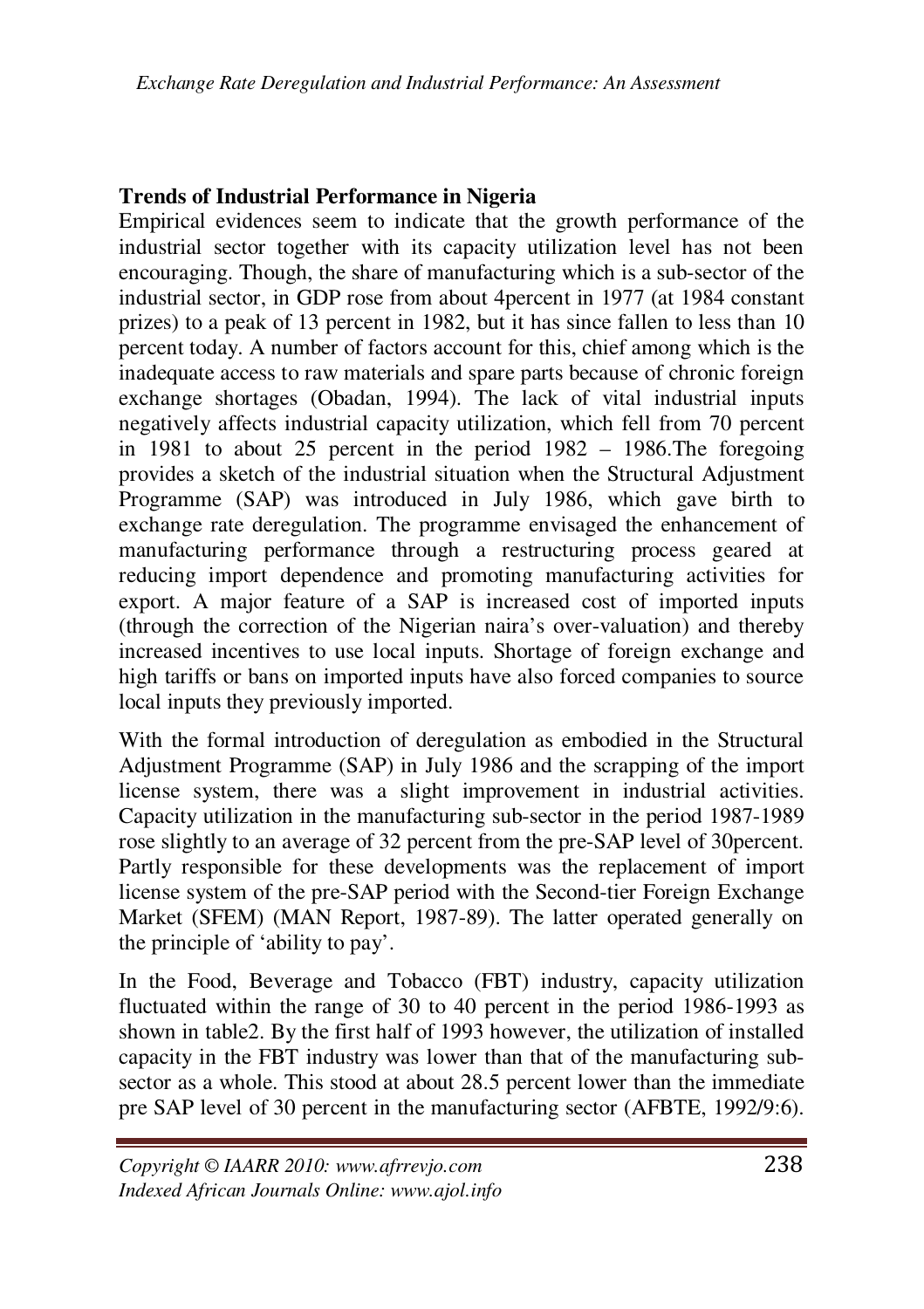The general picture that emerges from the manufacturing sector and the food, beverage and Tobacco (FBT) industry is that, since the economic crisis and adjustment, utilization of installed capacity either before or during deregulation rarely attained 50 percent in the period of 1982-1993. The performances was still patiently below expectation, but that was the inevitable consequence of the unprecedented official depreciation of the naira exchange rate from N22.00 to N85.00 for US \$1.00 in 1992 (Obadan, 1994).

Obadan therefore concluded that the efficiency of real exchange rate adjustment in an input import dependent economy like Nigeria was in serious doubt and pointed out the need for caution in relying on real exchange rate changes to achieve external balance without re-directing the production structure away from imported input in a significant manner, similar observations were also made by Edward (1996) and Ajakaiye (2001).

Closely related to the above crisis is the cost of raw materials-imported and local. While the depreciation of the naira affected the cost of imported raw materials directly, it it had a similar effect on local raw materials albeit indirectly. This is because producers of local raw materials also depend on imported machinery and spare parts for their production. Moreover they depend on products from imported raw materials for their existence.

One conclusion emerging from the table 2 is that the degree of dependence on imported inputs is high and it is also apparent that the achieved level of local raw materials sourcing at less than 50 percent is still low. This has been attributed to, among others, inadequate supply of raw materials that are locally available, poor quality of what is available and failure to meet users' specifications (Obaseki, 2000). It is also striking that sub-sectors with traditionally high potential for local sourcing of inputs performed much less well than expected industries like food, Beverage and Tobacco [FBT], Textiles, Furniture and wood products.

Unlike raw materials, some of which can be sourced locally, virtually all industrial machinery and spare parts are imported. This is the inevitable consequence of the lack of engineering industries and technological backwardness in the country. Apart from the cost implications, this dependence also has the potential of incessantly disruption manufacturing activities as several production outfits may be put out of operation because of the lack of a single spare part in the country.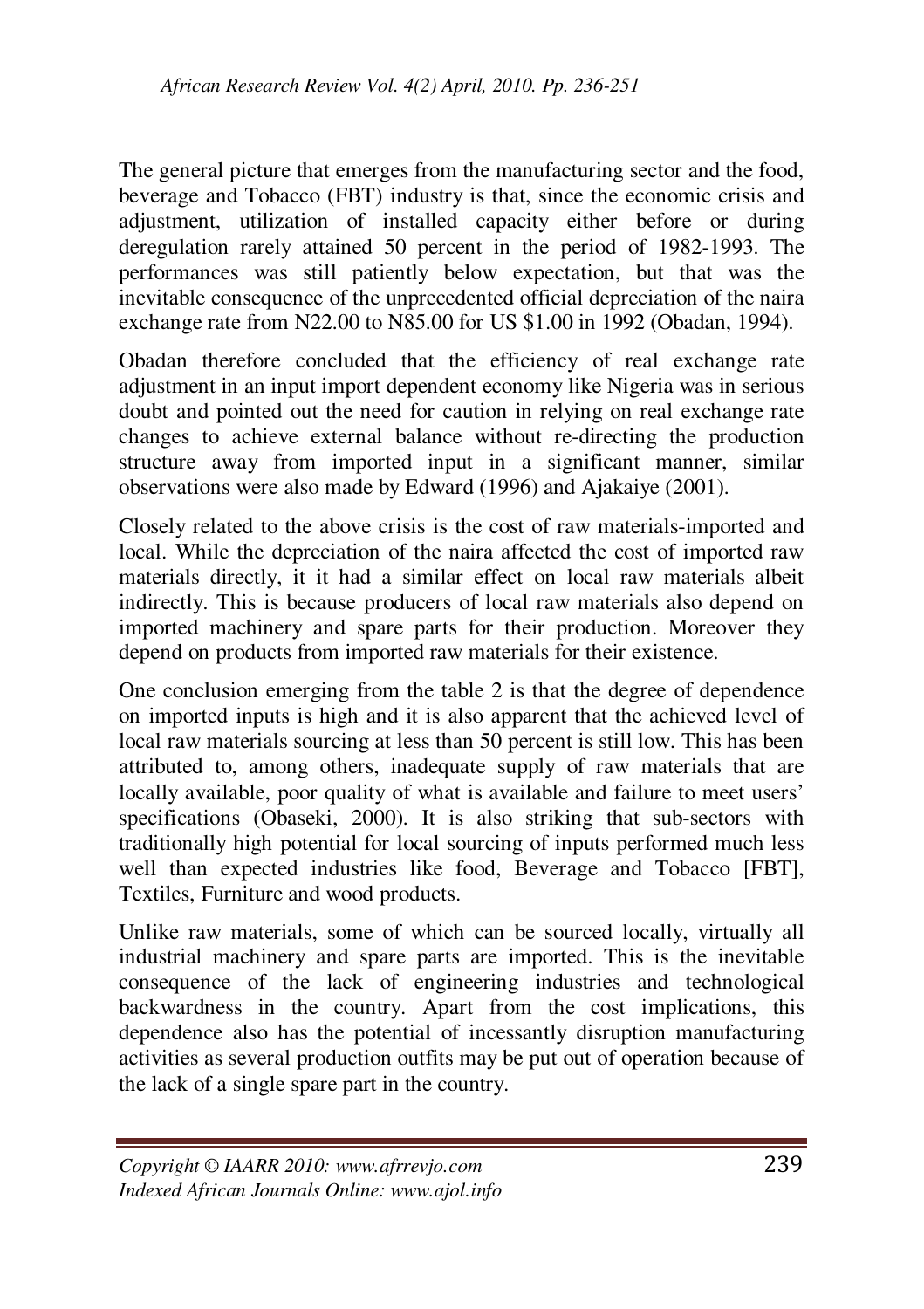Oloyede (2004), also noted that, although the implementation of exchange rate deregulation with devaluation promotes industrial performance but its simultaneous implementation of imports liberalization policy may not yield the desirable results. This is because, since the Nigeria's real sector, particularly the industrial sector heavily depends on imported inputs (most of which has no domestic substitute), the cost effect of devaluation and depreciation of naira may outweigh the gains arising from import liberalization, regardless of provisions of export incentives. These observations therefore pose three important research questions which will form the main focus of this paper:

(i)How and to what extent has the exchange rate deregulation policy regime enhanced Nigeria's internal and external competitiveness?

(ii) Has exchange rate deregulation policy been able to alter Nigeria's industrial performance in a way that could enhance Nigeria's capacity to respond to external shocks?

(iii) To what extent/degree has the exchange rate deregulation policy affected Nigeria's industrial performance positively?

## **Model**

The model for this study is specified as,

INDP = f (EXP, INTR, TOT, U) ………………(i)

Where  $INDP = Industrial$  performance to be captured by the industrial productivity growth rate {IPGR} and the contribution of industrial production to GDP {CIPG}.

The model is therefore splitted and linearised as;

IPGR = αo + α1EXR + α2INTR + α3TOT + µ1............... (ii)

CIPG = βo + β1EXR + β2INTR + β3TOT + µ2............. (iii)

Where IPGR is industrial productivity growth rate and it is calculated as;

 $IPGR = (IOt-1 - IOt)/IOt-1$ 

IO is index of industrial output

CIPG is contribution of industrial production to GDP, calculated as;

CIPG = (IO/GDP) X 100/1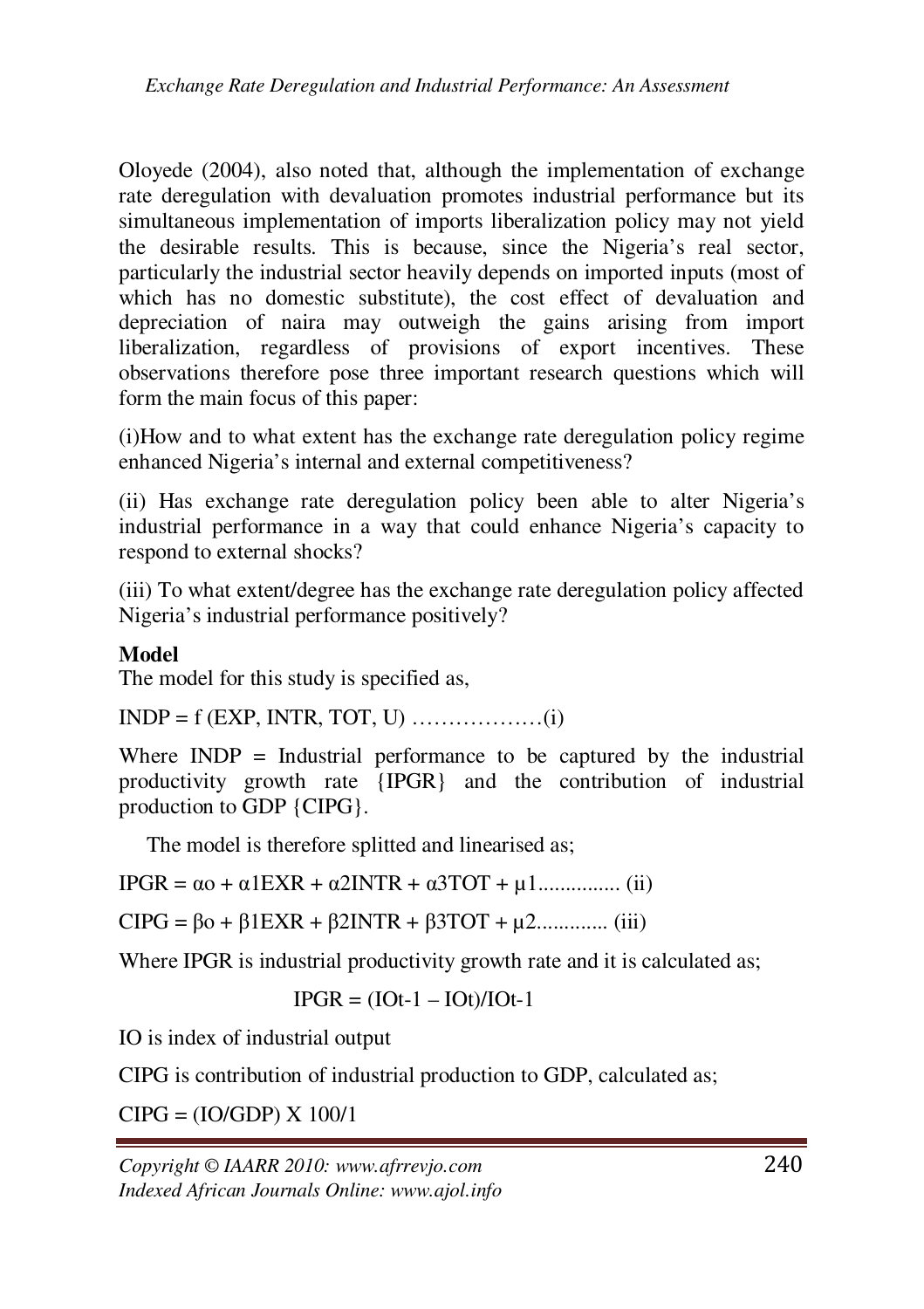EXR is Exchange rate

INTR is Interest rate

TOT is Terms of trade, calculated as (EXPORT/IMPORT) X 100/1

The estimation of the models employed the use of co integration test and Error correction mechanism (ECM). The intention for the use of this technique is to examine the long run effectiveness of exchange rate policy on industrial performance in Nigeria over the period: 1975-2005.

However, a test of stationarity (or non-stationarity) that has become widely popular over the years is the unit root test (Gujarati, 2004). The empirical test of co integration is usually a unit root test in which the order of integration of series involved in the estimation of a must be integrated of the same order. The idea is to ascertain the order of integration of the variables and the number of times the variables have to be differenced to arrive at stationarity. This enables us to avoid the problem of spurious or inconsistent regression that is associated with non-stationarity time series model.

 First, a unit root test will be performed on each variable in the model using the Augmented Dickey Fuller (ADF) test.

$$
\bigwedge Y_t = \alpha + \beta Y_{t-1} + \sum \beta \qquad Y_{t-1} \neq Y_t
$$

Where Y represents the vector of the variable considered in this study, where B is negative and significantly different from zero, then the series 1(0) that is stationarity.

In most cases, stationarity series have a finite variance, transitory innovation from the mean and a tendency for the series to return to its mean value. The critical value for the test were calculated by Monte Carlo simulation and reported in Chariness and Deaden (1997), because the distribution is not standard. The ADF test can therefore be conducted by comparing the t-value on the coefficient of  $Y_{t-1}$  with the critical values.

According to Obaseki (1989), cointegration technique arose from the need to integrate short-run dynamics with long run equilibrium through the inclusion of an Error Correction Mechanism (ECM) in the dynamic formulation of the model for estimation. Furthermore, cointegration helps to explore the long run relationship status of the variables included in the estimated models. To therefore be related to one another statistically in the long run, variables must be of the same order of integration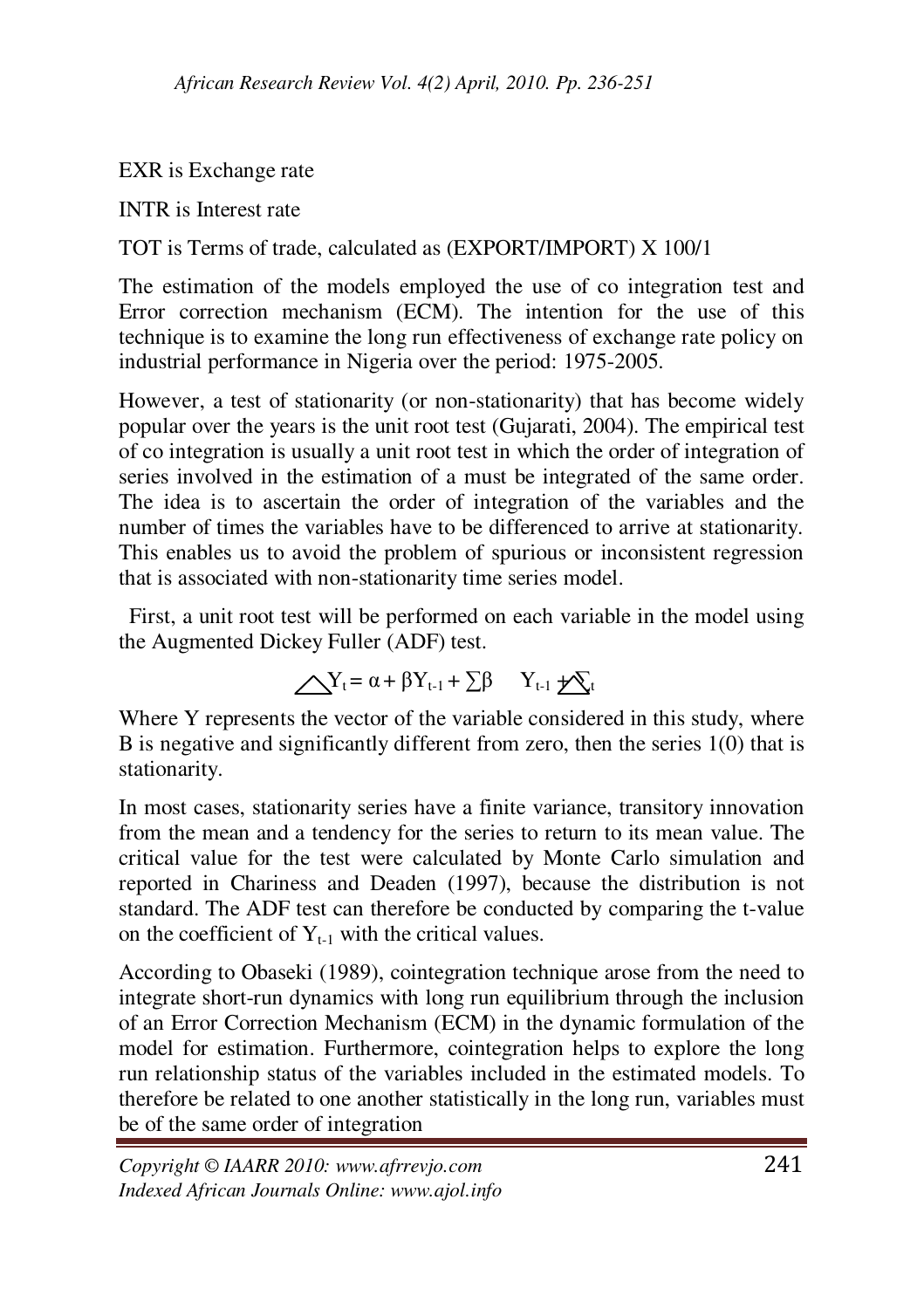Then, the next step is to form a residual from this static regression as an error correction term. Following Engle and Granger (1989), the residuals become;

∑t = INDP – (αo + α1EXR + α2INTR + α3TOT) …………. (v) ∑t = CIPG – (βo + β1EXR + β2INTR + β3TOT) ………….. (vi)

The Error Correction Mechanism (ECM), first used by Sargan and later popularized by Engle and Granger, corrects for disequilibrium. An important theorem, known as Granger representation theorem states that if two variables Y and X are co integrated, then the relationships between the two can be explained or expressed by ECM (Gujarati, 2004). It must be noted that cointegration explains nothing about the direction of the causal relationship between the variables, but it follows that there must be Granger causality in at least one direction.

#### **Results and Discussion**

We started the empirical analysis by examining the characterization of the variables used, using the Augmented Dickey Fuller Unit Root Test. The essence of this is to establish the stationarity and non stationarity of variables to avoid spurious regression. To proceed with the test, graph of each series is first virtually examined to see whether a trend is present or not as shown in figure 1 (figure 1: variables are shown at levels, 1975 – 2006). A trend variable is necessary in the ADF regression if trends are present in the series. While in the absence of a trend in the series, only an intercept is included in testing for unit roots. Figure 1 however shows that only exchange rate is trended and others are not.

Table 3 reports the unit root test results. It shows that all the variables except industrial productivity growth rate were stationary at first difference. The results also reported that IPGR, INTR and TOT were stationary at 1 percent level, while CIPG and EXR were stationary at both 5 and 10 percent levels respectively.

The co-integration test presented in table 3 above is the summary of cointegration analyses using Johansen maximum likelihood ratio approach. This test statistics strongly rejects the null hypothesis of no cointegration, in favour of four co integrating relationship at 5 percent significance level in the two models.

Therefore, there is long run relationship among the variables employed.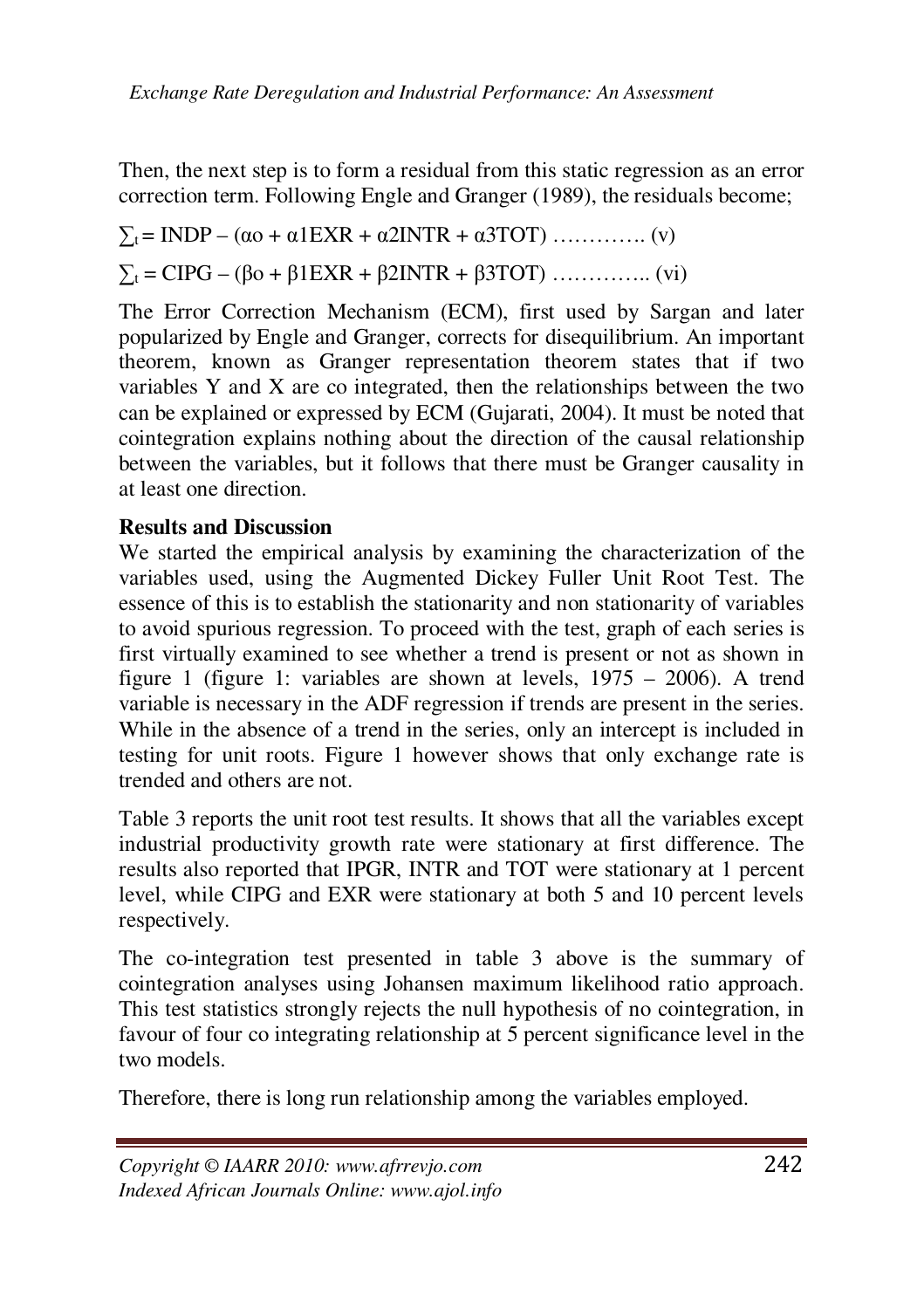The results of model estimation and the various diagnostic tests as presented above have really helped to discover the behaviour and dimension of some macroeconomic variables on industrial performance in Nigerian context. This analysis started by fitting a stationarity test on the time series data used, in order to avoid spurious problem before proceeding to other tests. However, the result in table 2 shows that all the variables are stationary both at levels and first difference respectively.

In Johansen Cointegration tests reported in table 3, the likelihood ratios were compared with the Mackinnon Critical value at both 1 and 5 percent levels, to show the acceptance or rejection of cointegration or not among the variables. The condition is that, at any level, the critical value must be less than the likelihood ratio in at least one of the variable (Engle and Granger, 1989). However, this test statistics strongly rejects the null hypothesis of no co integration in favour of four co integrating relationship at 1& 5 percent significant levels in the two models.

The parsimonious error correction model shows the dynamic relationships that exist between the present and past values of industrial productivity growth rate, contribution of industrial production to GDP and the explanatory variables. This is estimated using industrial productivity growth rate and ratio of industrial production to GDP in percent as dependent variables in different cases. The results of parsimonious models were reported in table 4. The parameters estimated, alongside with the standard errors, t-values and the corresponding critical values which help in conducting series of diagnostic tests to verify stability and to evaluate the predictive accuracy of the models were given in the tables. Hence, the parameters of useful variables in both tables are significant at 1 and 5 percent levels. Meanwhile, it is apparently glaring from all indications that the parsimonious error correction model for series 1 is better than that of the series 2.

Moreover, the coefficient of multiple determination (R-Squared) for series 1; 0.981259 and that of series 2; 0.543674, indicate the explanatory power of the models. It therefore means that about 98 percent variations in the industrial productivity growth rate and 54 percent variations in the contribution of industrial production to GDP were explained by variations in the past values of IPGR and CIPG, past and present values of terms of trade, exchange and interest rates. Meanwhile, of just 2 percent in series 1 and 46 percent in series 2 were explained by the error term or un-included variables because of qualitative measures.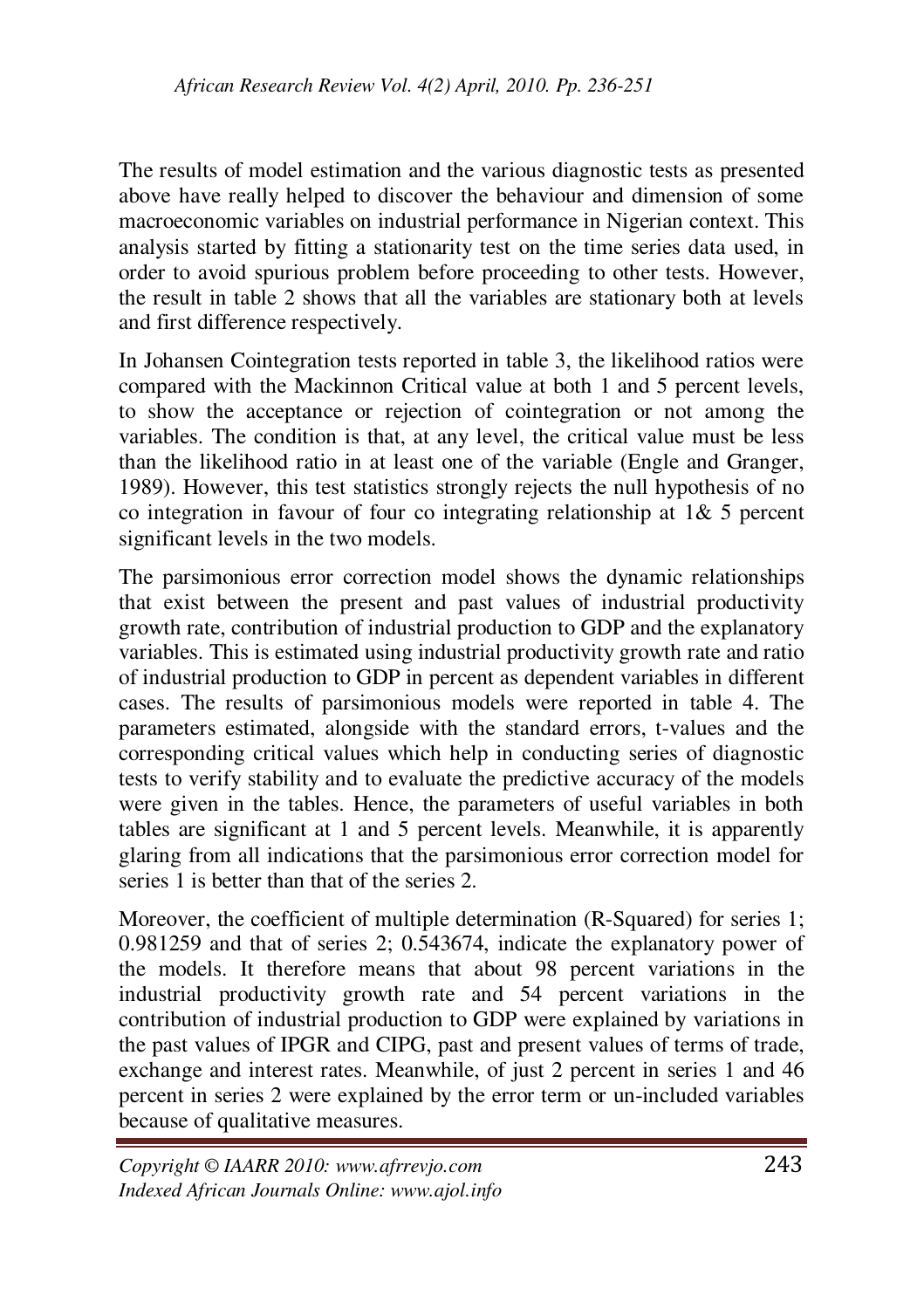However, the goodness of fit of these models is confirmed by F-statistics and their probability; 0.000000 and 0.000495 respectively. The f-statistic measures the overall significance of the parameters. Since the F-statistics are 25.97590 and 14.199948 for series 1 and 2 respectively, it shows that the Rsquared are statistically different from zero at 1 percent level of significance. While the Durbin-Watson is within the conventional acceptable range, thus, there is absence of serial autocorrelation in all the various estimation scenarios carried out.

Furthermore, there existed a pronounced feed back of the previous period disequilibria from the long-run trend in the case of these models. Specifically, the results indicate a feed back of about 99 and 55 percent for the series 1 and 2 respectively from the previous period disequilibria between the present and past values of industrial productivity growth rate, ratio of industrial production to GDP, terms of trade, exchange and interest rates. The coefficients of the ECM also show the speed of adjustment from past disequilibrium to equilibrium in the current period.

Finally, the results estimated assert that exchange rate deregulation produces the expected result of stimulating the industrial sector activities, but at a minimal rate, due to the fact that there are many other factors that affect and influence industrial performance, which this study does not put into consideration. This finding therefore is against that of Ogun and Oloyede,  $(2004)$ .

#### **Conclusion and Recommendations**

The empirical results show that there is a long-run negative relationship between exchange rate and industrial performance. However, the relationship between exchange rate and industrial productivity growth rate in one shows that they are positively related though insignificantly and negatively related with the contribution of industrial production to GDP on the other hand. Considering the trend of industrial productivity growth rate over the years, it could be deduced that some of the macroeconomic (exchange rate) policies designed during the oil boom period seem not to favour the promotion of industrial sector in Nigeria, but prior to the implementation of SAP, the promotion of industrial productivity started receiving some level of attention.

Conclusively, in spite of the various incentive schemes designed and direct towards promoting industrial productivity, it has continue to perform very poorly over the years when compared with cases of some developing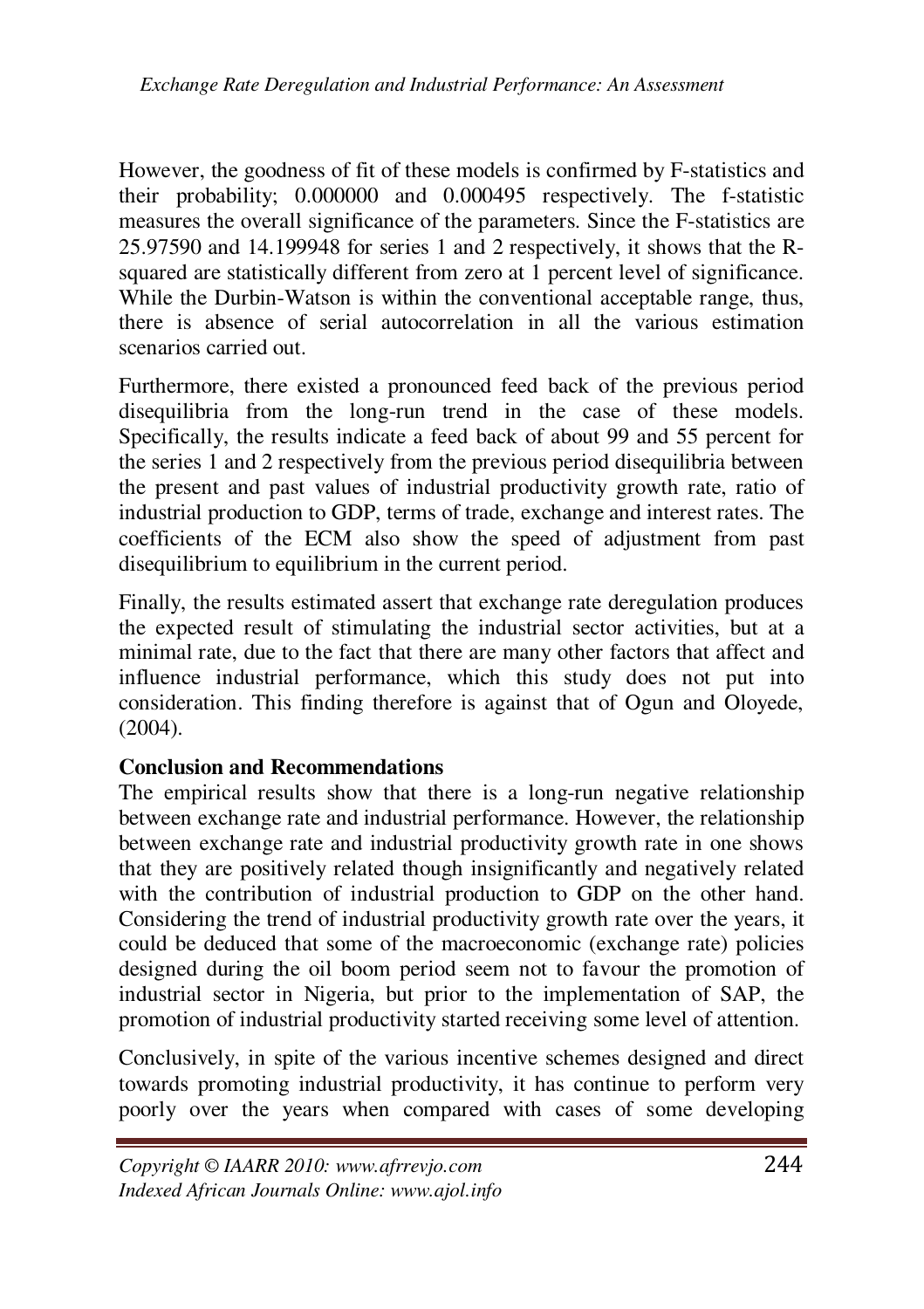countries like India, China, Korea and the likes. Thus, the objective of promoting industrialization is yet to be achieved. There is more to industrial promotion than just providing generous incentives to industrialists for mere selfish interest. The successful industrial promotion drive is a function of the existence of an enabling socio-economic environment, adequacy of domestic production and conducive international economic environment.

The implication of the above is that there is a need to achieve an equilibrium exchange rate, such that, when combined with industrial incentives, will promote all categories of industrial and manufacturing productivity in Nigeria. Also, to be taken into consideration is the state of infrastructure (which is also a major determinant of production cost), as well as the general price level (inflation rate). These, couple with improvement of the quality of industrial output would raise international competitiveness and merchandise terms of trade. This will in turn enhance the demand for industrial exports and hence, foreign exchange receipts.

Lastly, since most of the past development institutions which are expected to finance manufacturing sub-sector in Nigeria have failed, due to harsh environment, the establishment of small and medium industries equity investment schemes (SMIES) and Bank of industries should therefore be strengthened.

#### **References**

- Adeolu, O. A. and Babatunde, W. A. (2005), "Trade and Exchange Rate Policy Reforms and Export Performance in the Real Sector", *NISER Individual Research Project***,** NISER Ibadan.
- Ajakaiye, D. O. and Ayodele, A. S. (2001), "Industrial Transformation Efforts in Nigeria", a Publication of the *Nigeria Institute of Social and Economic Research (NISER)***.**
- Ajakaiye, O. (2001), "Impact of Exchange Rate Depreciation on Sectorial Prices", *NISER Monograph Series***,** (1986 – 2000).
- Akinlo, A. E. (2002), "An Alternative Framework of Assessing the Impact of Adjustment Policies on Industrial Performance", *Nigerian Journal of Economics and Social Studies*, 2002, 38(2), pp 91 – 110.
- Azeez, O. (2002), "Performance of the Indian Manufacturing sector in Terms of Economic Capacity Utilization", (1974 – 1998).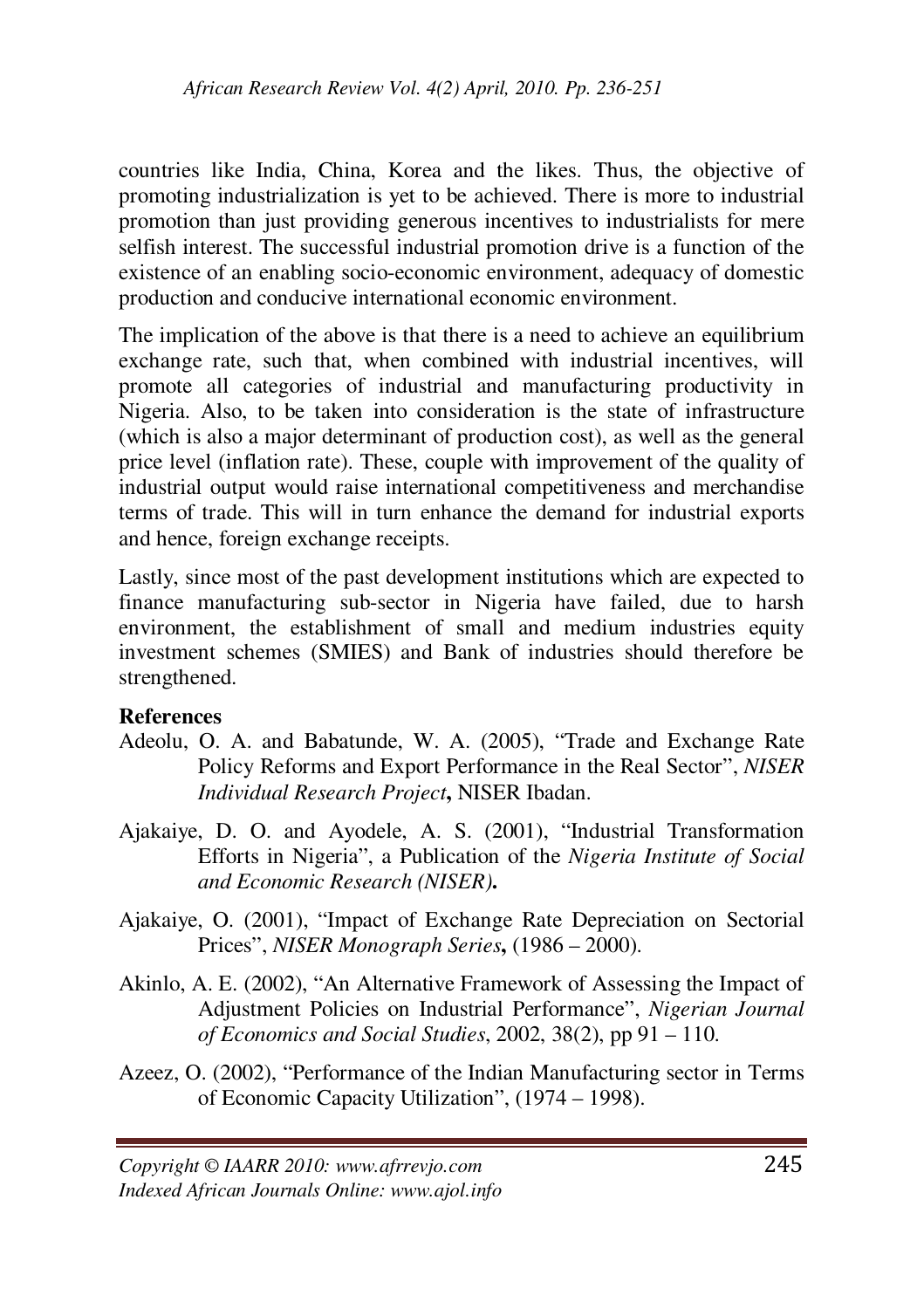- Central Bank of Nigeria (CBN) (2006), "Statistical Bulletin", *Annual Publication of the Central Bank of Nigeria***.**
- Central Bank of Nigeria (CBN) (2006), "Annual Report and Statement of Account", *Annual Publication of the Central Bank of Nigeria***.**
- Dickey, D. A. and Fuller, W. A. (1981), "Likelihood Ratio Tests for Autoregressive Time Series with a Unit Root", *Econometrica,* 49:1057 – 1072.
- Douglas, G. O. and Jike, V. T. (2005), "Policy Reforms and Manufacturing Exports in Nigeria", Paper Presented at the 2005 Nigeria Economic Society (NES) National Conference.
- Engle, R. F. and Granger, C. W. O. (1979), "Cointegration and Error Correction Representation, Estimation and Testing", *Econometrica***.**
- Fabayo, A. (1981), "Industrial Capacity Utilization in a Developing Economy: A Case Study of the Nigerian Cotton Textile Industry. *J. Busin. Soc. Stud.*, 4:22
- Federal Office of Statistics (FOS) (2000), "National Account Statistics", **A**  Publication of the Federal Office of Statistics, Nigeria.
- Gujarati, B. L. (2004), "Basic Econometrics",
- Ifeanyi, O. (2003), "Globalization and Industrial Performance in Nigeria", *Monograph Publication of the Council for Social and Economic Research in Africa, 2003***.**
- Jhingan, M. L. (1997), *Macroeconomic Theory*, Vrinda Publications Ltd, Delhi, pg. 697.
- Johansen, S. and Juselius, K. (1990), "Maximum Likelihood Estimation and Inference on Cointegration with Applications to the Demand for Money", *Oxford Bulletin of Economics and Statistics***,** 52: 169 – 210.
- Koutsoyianis, A. (1993), Theory of Econometrics, Second Edition,
- Manufacturers Association of Nigeria (MAN), 1992 and 1993 Half Yearly *Economic Review*, July – December.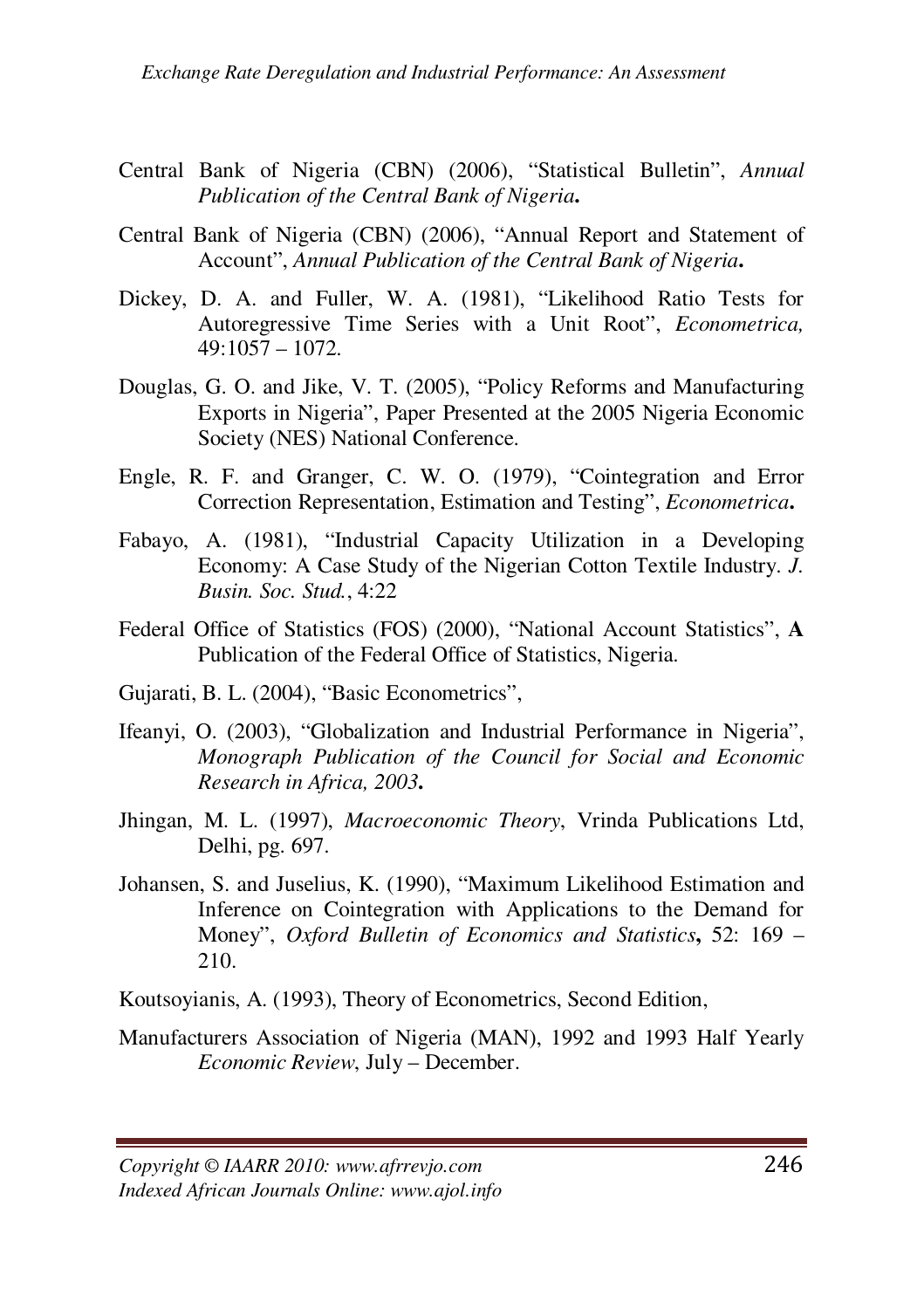| S/N             | <b>SECTORS</b>                                                                   | 1988      | 1989      | 1990      | 1991  | 1992  | 1993  |
|-----------------|----------------------------------------------------------------------------------|-----------|-----------|-----------|-------|-------|-------|
| $\mathbf{1}$    | Food, Beverage and                                                               | 37.81     | 32.50     | 36.67     | 32.61 | 45.34 | 37.8  |
|                 | Tobacco                                                                          |           |           |           |       |       |       |
| $\overline{c}$  | Wearing<br>Textiles,<br>Apparel, Footwear,<br>Leather Products and<br>Carpet/Rug | 39.73     | 41.00     | 51.12     | 35.40 | 50.11 | 43.49 |
| $\mathbf{3}$    | Wood<br>Wood<br>and<br>Products<br>Including<br>Furniture                        | <b>NA</b> | <b>NA</b> | <b>NA</b> | 67.75 | 49.05 | 34.73 |
| $\overline{4}$  | Pulp, Paper and Paper<br>Products.<br>Printing<br>Products                       | 38.56     | 41.00     | 30.07     | 30.35 | 35.19 | 32.26 |
| 5               | Chemicals<br>and<br>Pharmaceuticals                                              | 37.76     | 24.00     | 32.67     | 31.01 | 30.35 | 31.06 |
| 6               | Non-Metallic Mineral<br>Products                                                 | 50.01     | 33.50     | 47.09     | 45.10 | 37.39 | 32.63 |
| $7\phantom{.0}$ | Plastic, Rubber and<br>Foam Products                                             | 38.69     | 34.50     | 41.86     | 48.90 | 42.45 | 41.1  |
| 8               | Electrical<br>and<br>Electronic                                                  | NA        | 26.50     | 26.35     | 28.67 | 34.58 | 24.24 |
| 9               | Basic Metal, Iron and<br>Steel                                                   | 28.33     | 17.50     | 35.46     | 24.32 | 25.52 | 25.46 |
| 10              | Motor Vehicle<br>and<br>Miscellaneous                                            | NA        | $23 - 50$ | 23.08     | 13.79 | 24.06 | 25.87 |
|                 | Capacity<br>Average<br>Utilization                                               | 37.56     | 30.00     | 36.92     | 33.53 | 35.44 | 32.33 |

**Table 1: Industrial Capacity Utilization by Sectors (Percentage)** 

**Note:** *NA represents Not Available.* 

**Source:** *Manufacturers Association of Nigeria (1995 Reports).*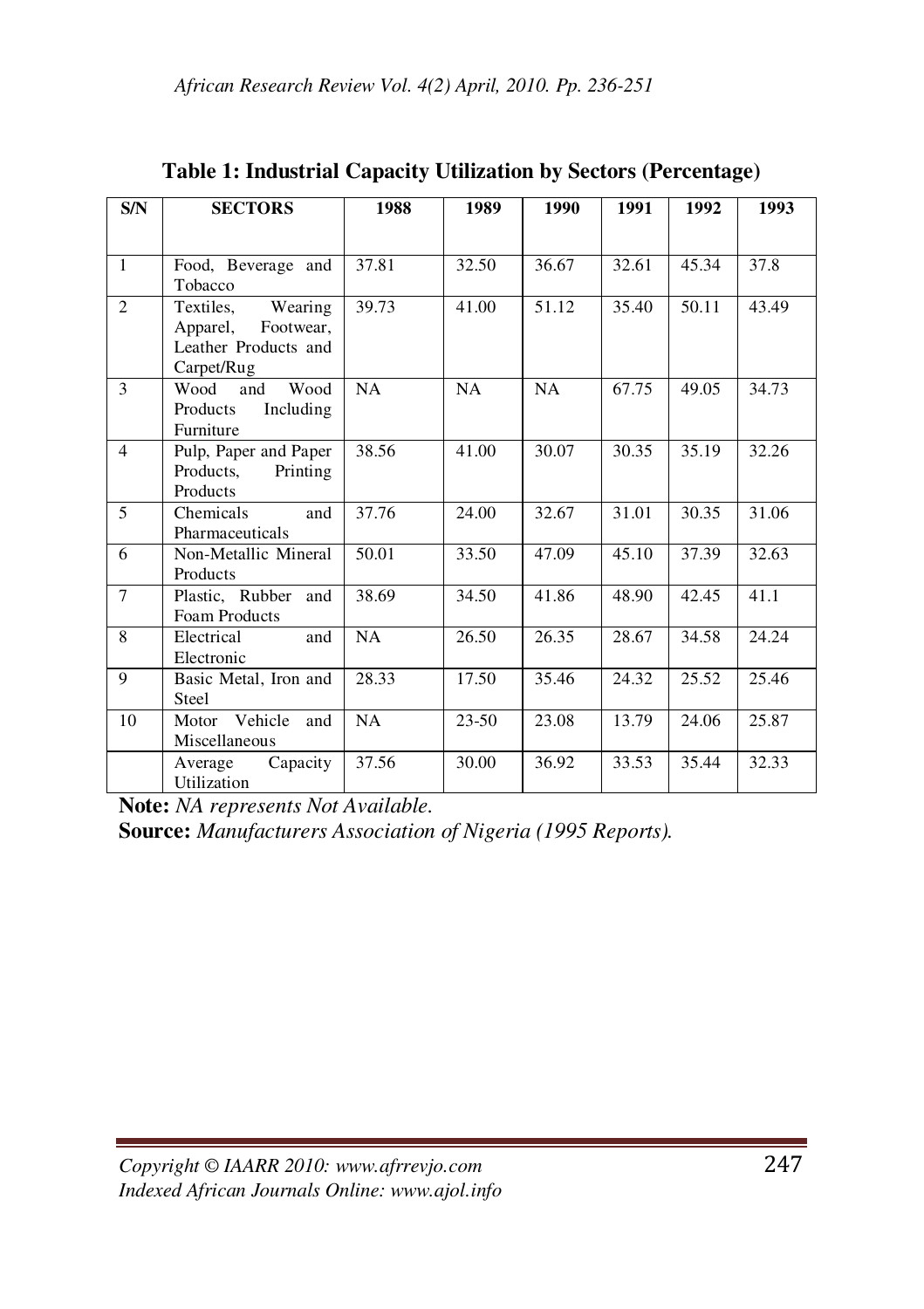| S/N            | <b>SECTORS</b>                                                        | 1988 | 1989 | 1990 | 1991 | 1992 | 1993 |
|----------------|-----------------------------------------------------------------------|------|------|------|------|------|------|
|                |                                                                       |      |      |      |      |      |      |
| 1              | Food, Beverage and Tobacco                                            | 62.9 | 62.9 | 72.4 | 65.4 | 67.1 | 63.6 |
| $\mathcal{L}$  | Textiles, Wearing Apparel,<br>Carpets and Leather Products            | 54.8 | 62.0 | 66.8 | 67.0 | 67.0 | 68.0 |
| $\mathbf{3}$   | Wood, Wood Products and<br>Furniture                                  | NA.  | NA.  | 74.0 | 80.3 | 81.3 | 79.0 |
| $\overline{4}$ | Paper<br>Paper<br>Pulp,<br>and<br>Products                            | 28.7 | 40.0 | 45.4 | 39.0 | 32.9 | 31.2 |
| 5              | Chemicals<br>and<br>Pharmaceuticals                                   | 36.2 | 37.5 | 47.5 | 42.0 | 40.5 | 46.5 |
| 6              | Mineral<br>Non-Metallic<br>Products                                   | 86.7 | 79.0 | 78.0 | 83.4 | 72.7 | 65.6 |
| $\tau$         | <b>Plastic and Rubber Products</b>                                    | 50.5 | 22.3 | 31.5 | 36.6 | 43.8 | 30.2 |
| 8              | Electrical and Electronics                                            | NA.  | 31.5 | 28.0 | 35.5 | 33.4 | 31.1 |
| 9              | Basic Metal, Iron and Steel<br>Fabricated<br>Metal<br>and<br>Products | 34.9 | 42.0 | 22.3 | 24.9 | 43.0 | 43.3 |
| 10             | <b>Vehicles</b><br>and<br>Motor<br>Miscellaneous Assembly             | NA.  | 38.5 | 34.9 | 25.5 | 37.4 | 41.1 |

**Note:** *NA represents Not Available.* 

**Source:** *Manufacturers Association of Nigeria (1995 Reports).* 

|  | Table 3: Augmented Dickey Fuller Unit Root Test (1975 – 2006). |  |  |  |  |
|--|----------------------------------------------------------------|--|--|--|--|
|--|----------------------------------------------------------------|--|--|--|--|

| <b>Variables</b> | <b>Trend Status</b> | <b>ADF</b> Statistics | <b>Order of Integration</b> |
|------------------|---------------------|-----------------------|-----------------------------|
| <b>IPGR</b>      | Without             | $-4.452068*$          | ΙО                          |
| CIPG             | Without             | $-3.418276**$         |                             |
| EXR              | With                | $-3.437561***$        |                             |
| INTR             | Without             | $-6.567543*$          |                             |
| тот              | Without             | $-5.615924*$          |                             |

**Note:** \*(\*\*)(\*\*\*) denotes significant at 1(5)(10) percent levels respectively

I(0) means stationary at levels

I(1) means stationary at first difference

**Source:** Authors' Computation.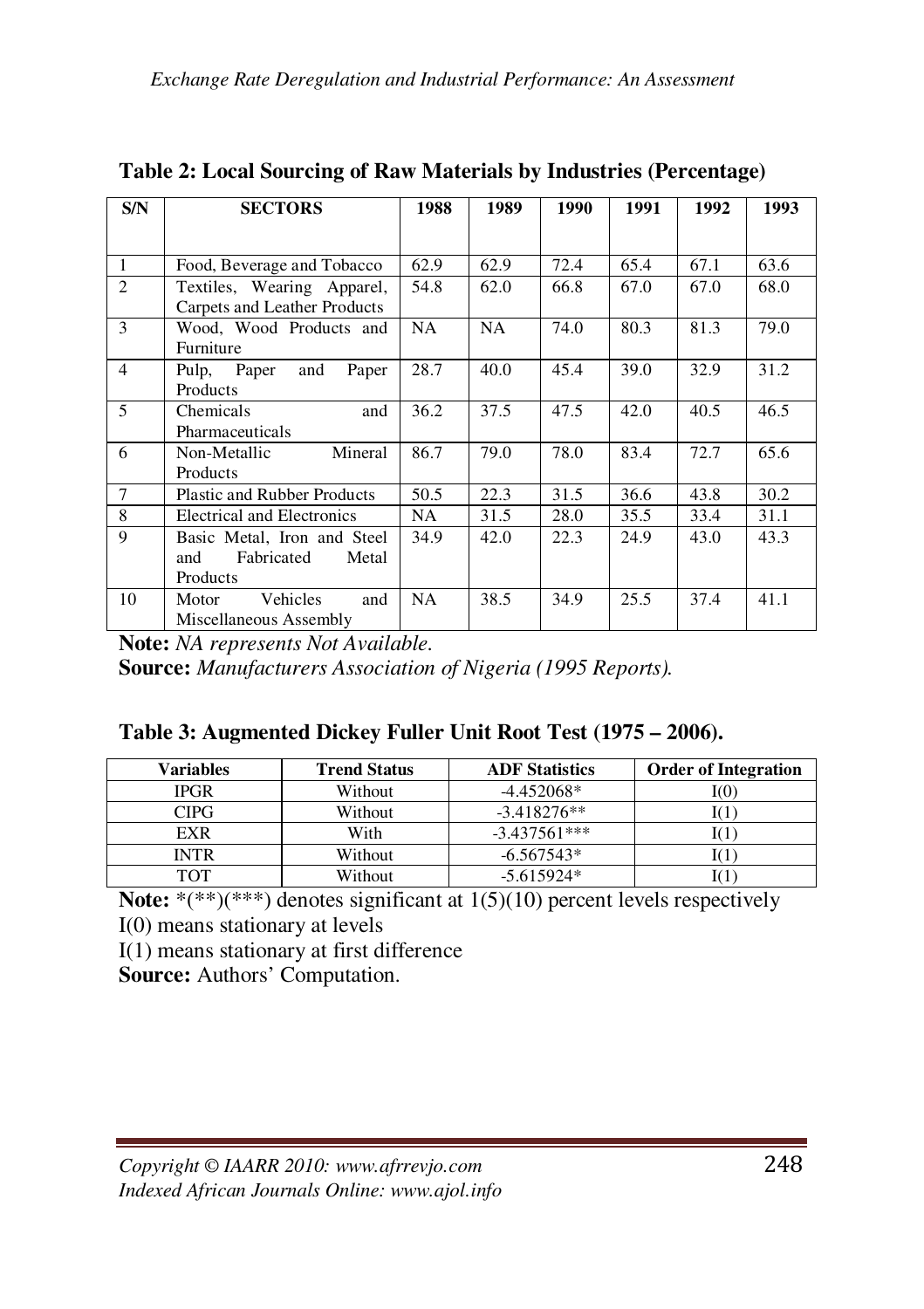#### **Table 4: Results of Johansen Co integration Test Sample:** 1975 – 2006 **Included Observations:** 28 **Test Assumption:** Linear Deterministic Trend in the Data **Lags Interval:** 1 to 1 **Series 1:** D(IPGR,2) D(EXR,2) D(INTR,2) D(TOT,2)

| <b>Eigen Value</b> | Likelihood | 5 Percent             | 1 Percent             | <b>Hypothesized No</b> |
|--------------------|------------|-----------------------|-----------------------|------------------------|
|                    | Ratio      | <b>Critical Value</b> | <b>Critical Value</b> | of $CE(s)$             |
| 0.882724           | 155.7127   | 47.21                 | 54.46                 | $None**$               |
| 0.815489           | 95.70243   | 29.68                 | 35.65                 | At Most $1**$          |
| 0.744593           | 48.38117   | 15.41                 | 20.04                 | At Most $2**$          |
| 0.304414           | 10.16400   | 3.76                  | 6.65                  | At Most $3**$          |

**Series 2:** D(CIPG,2) D(EXR,2) D(INTR,2) D(TOT,2)

| <b>Eigen Value</b> | Likelihood<br>Ratio | 5 Percent<br><b>Critical Value</b> | 1 Percent<br><b>Critical Value</b> | <b>Hypothesized No</b><br>of $CE(s)$ |
|--------------------|---------------------|------------------------------------|------------------------------------|--------------------------------------|
| 0.873382           | 143.3868            | 47.21                              | 54.46                              | $None**$                             |
| 0.763015           | 85.52253            | 29.68                              | 35.65                              | At Most $1**$                        |
| 0.710961           | 45.20934            | 15.41                              | 20.04                              | At Most $2**$                        |
| 0.311628           | 10.45592            | 3.76                               | 6.65                               | At Most $3**$                        |

Note: \*\* denotes rejection of the hypothesis at 5% level of significance. L. R. tests indicate 4 co integrating equations at 5% significance in both cases.

### **Table 5: The Parsimonous Error Correction Models**

**Series 1:** IPGR EXR INTR TOT **Dependent Variable:** D(IPGR,2)

| <b>Variable</b>                                                                           | <b>Coefficient</b> | <b>Std Error</b> | t-statistics | Prob.  | <b>Remarks</b> |  |
|-------------------------------------------------------------------------------------------|--------------------|------------------|--------------|--------|----------------|--|
| C                                                                                         | 0.005792           | 0.019126         | 0.302848     | 0.7650 | Not.           |  |
|                                                                                           |                    |                  |              |        | Significant    |  |
| $D(IPGR)$ -                                                                               | 0.529836           | 0.144783         | $-3.659524$  | 0.0015 | Significant    |  |
| $1)$ , $2)$                                                                               |                    |                  |              |        |                |  |
| $D(IPGR)$ -                                                                               | $-0.238831$        | 0.125462         | $-1.903616$  | 0.0708 | Significant    |  |
| (2),2)                                                                                    |                    |                  |              |        |                |  |
| D(EXR, 2)                                                                                 | 0.000742           | 0.001106         | 0.670610     | 0.5098 | Not.           |  |
|                                                                                           |                    |                  |              |        | Significant    |  |
| $D(INTR(-))$                                                                              | $-0.003813$        | 0.003583         | $-1.064115$  | 0.2994 | <b>Not</b>     |  |
| $(2)$ , $(2)$                                                                             |                    |                  |              |        | Significant    |  |
| D(TOT, 2)                                                                                 | 0.000702           | 0.000274         | $-2.560065$  | 0.0182 | Significant    |  |
| $ECM(-1)$                                                                                 | $-0.987049$        | 0.301627         | $-5.460553$  | 0.0000 | Signific: ant  |  |
| $IPGR = 0.005792 + 0.529836$ $IPGR_{t-1} - 0.238831$ $IPGR_{t-2} + 0.000742$ $EXR_t$      |                    |                  |              |        |                |  |
| $-0.003813$ INTR <sub>t-2</sub> + 0.000702 TOT <sub>t</sub> – 0.987049 ECM <sub>t-1</sub> |                    |                  |              |        |                |  |

*Copyright © IAARR 2010: www.afrrevjo.com* 249 *Indexed African Journals Online: www.ajol.info*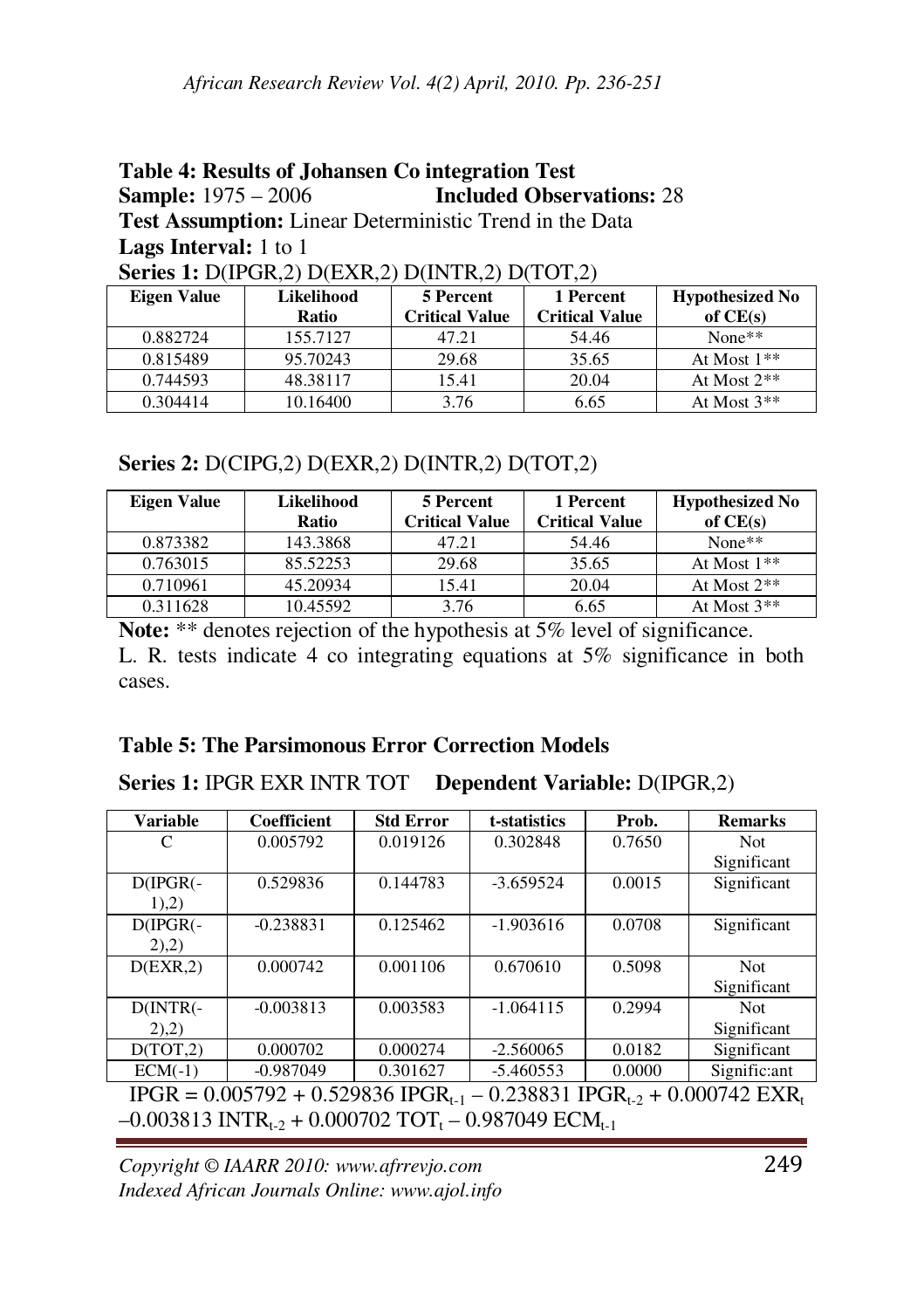$R - Squared =$ 

Adjusted R-Squared =

 $F-Statistic =$ 

Prob  $(F-Statistic)$  =

Durbin-Watson  $=$ 

#### **Series 2:** CIPG EXR INTR TOT **Dependent Variable:** D(CIPG,2)

| <b>Variable</b> | <b>Coefficient</b> | <b>Std Error</b> | t-statistics | Prob.  | <b>Remarks</b> |
|-----------------|--------------------|------------------|--------------|--------|----------------|
| C               | $-0.000131$        | 0.003815         | $-0.034337$  | 0.9729 | Not.           |
|                 |                    |                  |              |        | Significant    |
| $D(CIPG(-))$    | 0.659597           | 0.164385         | $-4.012503$  | 0.0006 | Significant    |
| 1),2)           |                    |                  |              |        |                |
| $D(CIPG(-))$    | 0.498562           | 0.162516         | $-3.067775$  | 0.0058 | Significant    |
| (2),2)          |                    |                  |              |        |                |
| $D(EXR(-1),2)$  | $-1.845305$        | 0.000216         | $-0.085020$  | 0.0331 | Significant    |
| D(INTER, 2)     | $-0.001107$        | 0.000763         | $-1.449706$  | 0.1619 | Not.           |
|                 |                    |                  |              |        | Significant    |
| $D(TOT(-2), 2)$ | 3.584805           | 4.624705         | 0.774447     | 0.4473 | <b>Not</b>     |
|                 |                    |                  |              |        | Significant    |
| $ECM(-1)$       | $-0.549953$        | 0.109042         | $-2.292273$  | 0.0323 | Signific:ant   |

 $CIPG_t = -0.000131 + 0.659597 CIPG_{t-1} + 0.498562 CIPG_{t-2} - 1.845305 EXR_{t-1}$  $_{1}$  – 0.001107 INTR<sub>t</sub> + 3.584805 TOT<sub>t-2</sub> – 0.549953 ECM<sub>t-1</sub>

 $R-Squared =$ 

Adjusted R-Squared =

 $F-Statistic =$ 

Prob  $(F-Statistic) =$ 

Durbin-Watson =